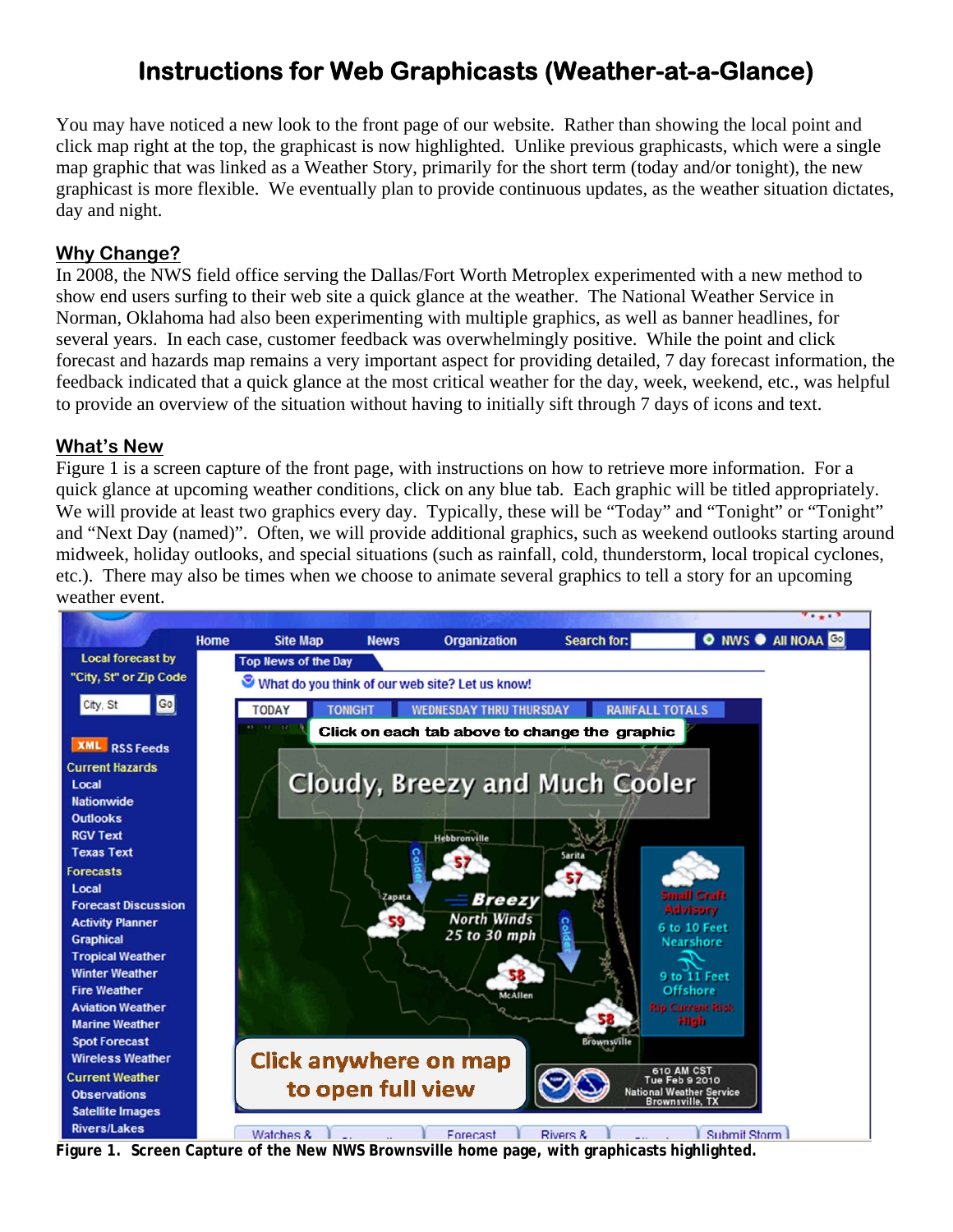#### **How to Use**

Once you click on the front page graphic (no matter which tab you choose), a new page will open up (Figure 2). This page will contain all the graphics in the tabs shown on the front page. The main graphic will be that from the tab you clicked on last. Many graphics will show only the most critical text to describe the weather situation at a glance. Additional details, describing the weather story in one or two additional paragraphs, will be provided in the white space below the main graphic. Clicking on the main graphic on this page will provide a full-size image, which can be saved for your own personal use and distribution.



**Figure 2. Graphicast ("weather at a glance") web page. This appears when the main graphic is clicked on the front page.**